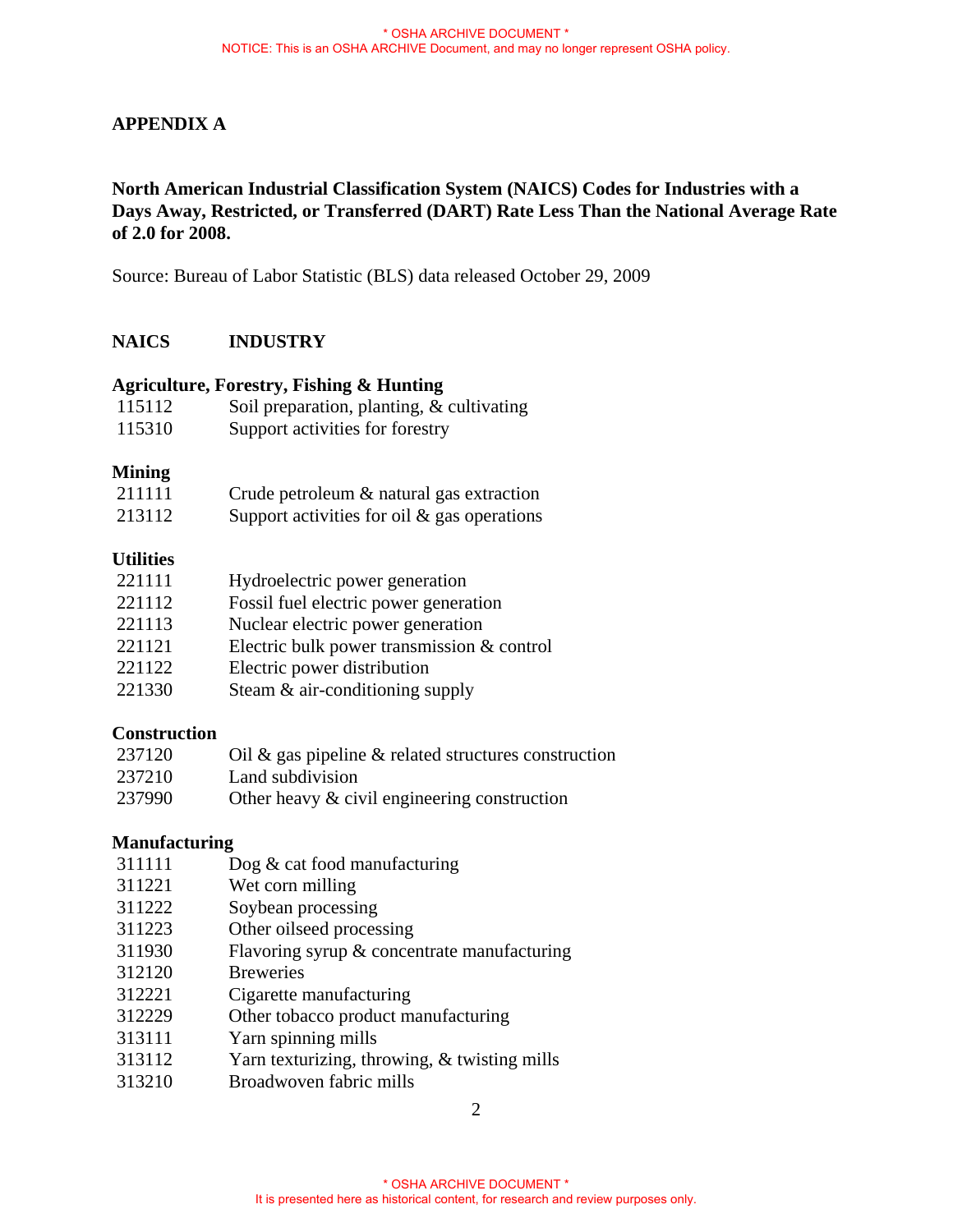| 313241<br>Weft knit fabric mills                                                       |  |
|----------------------------------------------------------------------------------------|--|
| Other knit fabric & lace mills<br>313249                                               |  |
| Broadwoven fabric finishing mills<br>313311                                            |  |
| Textile & fabric finishing mills<br>313312                                             |  |
| Curtain & drapery mills<br>314121                                                      |  |
| All other miscellaneous textile product mills<br>314999                                |  |
|                                                                                        |  |
| Outerwear knitting mills<br>315191                                                     |  |
| 315211<br>Men's & boys' cut & sew apparel contractors                                  |  |
| Women's, girls', $\&$ infants' cut $\&$ sew apparel contractors<br>315212              |  |
| 315222<br>Men's & boys' cut & sew suit, coat, & overcoat manufacturing                 |  |
| Men's & boys' cut & sew trouser, slack, $\&$ jean manufacturing<br>315224              |  |
| 315225<br>Men's $\&$ boys' cut $\&$ sew work clothing manufacturing                    |  |
| 315228<br>Men's $\&$ boys' cut $\&$ sew other outerwear manufacturing                  |  |
| Women's $\&$ girls' cut $\&$ sew lingerie, loungewear, $\&$ nightwear manuf.<br>315231 |  |
| Women's $\&$ girls' cut $\&$ sew dress manufacturing<br>315233                         |  |
| Women's $\&$ girls' cut $\&$ sew other outerwear manufacturing<br>315239               |  |
| 315299<br>All other cut $\&$ sew apparel manufacturing                                 |  |
| Glove $&$ mitten manufacturing<br>315992                                               |  |
| Other apparel accessories $\&$ other apparel manufacturing<br>315999                   |  |
| Women's handbag & purse manufacturing<br>316992                                        |  |
| All other leather good manufacturing<br>316999                                         |  |
| Softwood veneer & plywood manufacturing<br>321212                                      |  |
| 321219<br>Reconstituted wood product manufacturing                                     |  |
| Pulp mills<br>322110                                                                   |  |
| Paper mills<br>322121                                                                  |  |
| Newsprint mills<br>322122                                                              |  |
| Paperboard mills<br>322130                                                             |  |
| 322214<br>Fiber can, tube, drum, & similar products manufacturing                      |  |
| Sanitary paper product manufacturing<br>322291                                         |  |
| Commercial flexographic printing<br>323112                                             |  |
| 323114<br>Quick printing                                                               |  |
| Digital printing<br>323115                                                             |  |
| 323119<br>Other commercial printing                                                    |  |
| Tradebinding & related work<br>323121                                                  |  |
| 323122<br>Prepress services                                                            |  |
| Petroleum refineries<br>324110                                                         |  |
| 324191<br>Petroleum lubricating oil & grease manufacturing                             |  |
| 325110<br>Petrochemical manufacturing                                                  |  |
| Industrial gas manufacturing<br>325120                                                 |  |
| Inorganic dye & pigment manufacturing<br>325131                                        |  |
| 325181<br>Alkalies & chlorine manufacturing                                            |  |
| 325188<br>All other basic inorganic chemical manufacturing                             |  |
| Gum & wood chemical manufacturing<br>325191                                            |  |
| All other basic organic chemical manufacturing<br>325199                               |  |

325211 Plastics material & resin manufacturing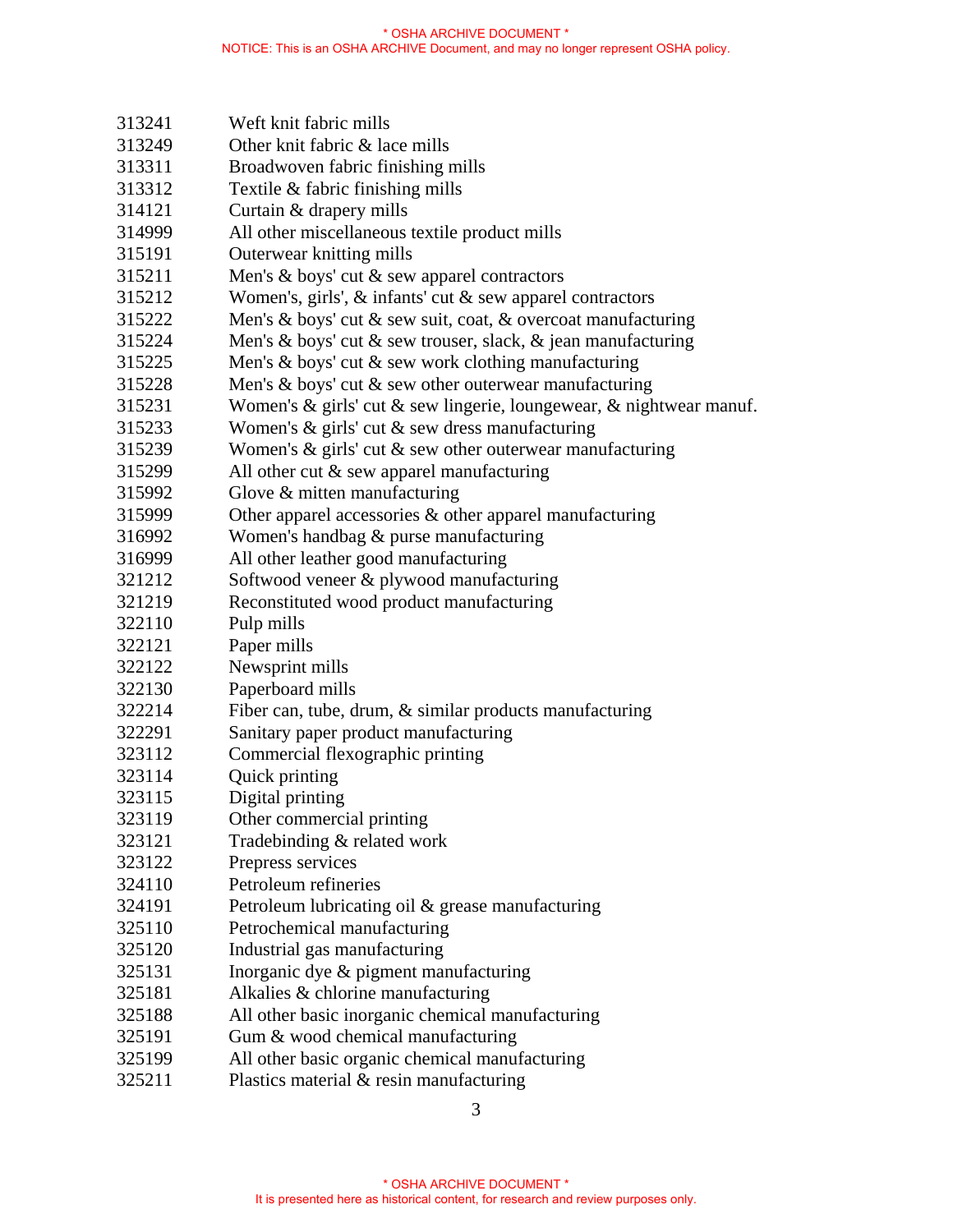| 325221 | Cellulosic organic fiber manufacturing                                           |
|--------|----------------------------------------------------------------------------------|
| 325222 | Noncellulosic organic fiber manufacturing                                        |
| 325312 | Phosphatic fertilizer manufacturing                                              |
| 325320 | Pesticide & other agricultural chemical manufacturing                            |
| 325411 | Medicinal & botanical manufacturing                                              |
| 325412 | Pharmaceutical preparation manufacturing                                         |
| 325413 | In-vitro diagnostic substance manufacturing                                      |
| 325414 | Biological product manufacturing                                                 |
| 325520 | Adhesive manufacturing                                                           |
| 325613 | Surface active agent manufacturing                                               |
| 327420 | Gypsum product manufacturing                                                     |
| 327993 | Mineral wool manufacturing                                                       |
| 331315 | Aluminum sheet, plate, $&$ foil manufacturing                                    |
| 331411 | Primary smelting $&$ refining of copper                                          |
| 332993 | Ammunition manufacturing                                                         |
| 332995 | Other ordnance & accessories manufacturing                                       |
| 333295 | Semiconductor machinery manufacturing                                            |
| 333314 | Optical instrument $&$ lens manufacturing                                        |
| 333515 | Cutting tool & machine tool accessory manufacturing                              |
| 333911 | Pump & pumping equipment manufacturing                                           |
| 333912 | Air & gas compressor manufacturing                                               |
| 333992 | Welding & soldering equipment manufacturing                                      |
| 333997 | Scale & balance manufacturing                                                    |
| 334111 | Electronic computer manufacturing                                                |
| 334112 | Computer storage device manufacturing                                            |
| 334113 | Computer terminal manufacturing                                                  |
| 334119 | Other computer peripheral equipment manufacturing                                |
| 334210 | Telephone apparatus manufacturing                                                |
| 334220 | Radio & TV broadcasting & wireless communications equip. manuf.                  |
| 334290 | Other communications equipment manufacturing                                     |
| 334412 | Bare printed circuit board manufacturing                                         |
| 334413 | Semiconductor & related device manufacturing                                     |
| 334414 | Electronic capacitor manufacturing                                               |
| 334415 | Electronic resistor manufacturing                                                |
| 334418 | Printed circuit assembly manufacturing                                           |
| 334419 | Other electronic component manufacturing                                         |
| 334510 | Electromedical & electrotherapeutic apparatus manufacturing                      |
| 334511 | Search, detection, navigation, guidance, aeronautical & nautical system &        |
|        | instrument manuf.                                                                |
| 334512 | Automatic environmental control manuf. for residential, commercial & appliance   |
|        | use                                                                              |
| 334513 | Instruments & related products manufacturing for measuring, displaying, &        |
|        | controlling industrial process variables                                         |
| 334515 | Instrument manuf. for measuring $\&$ testing electricity $\&$ electrical signals |
| 334516 | Analytical laboratory instrument manufacturing                                   |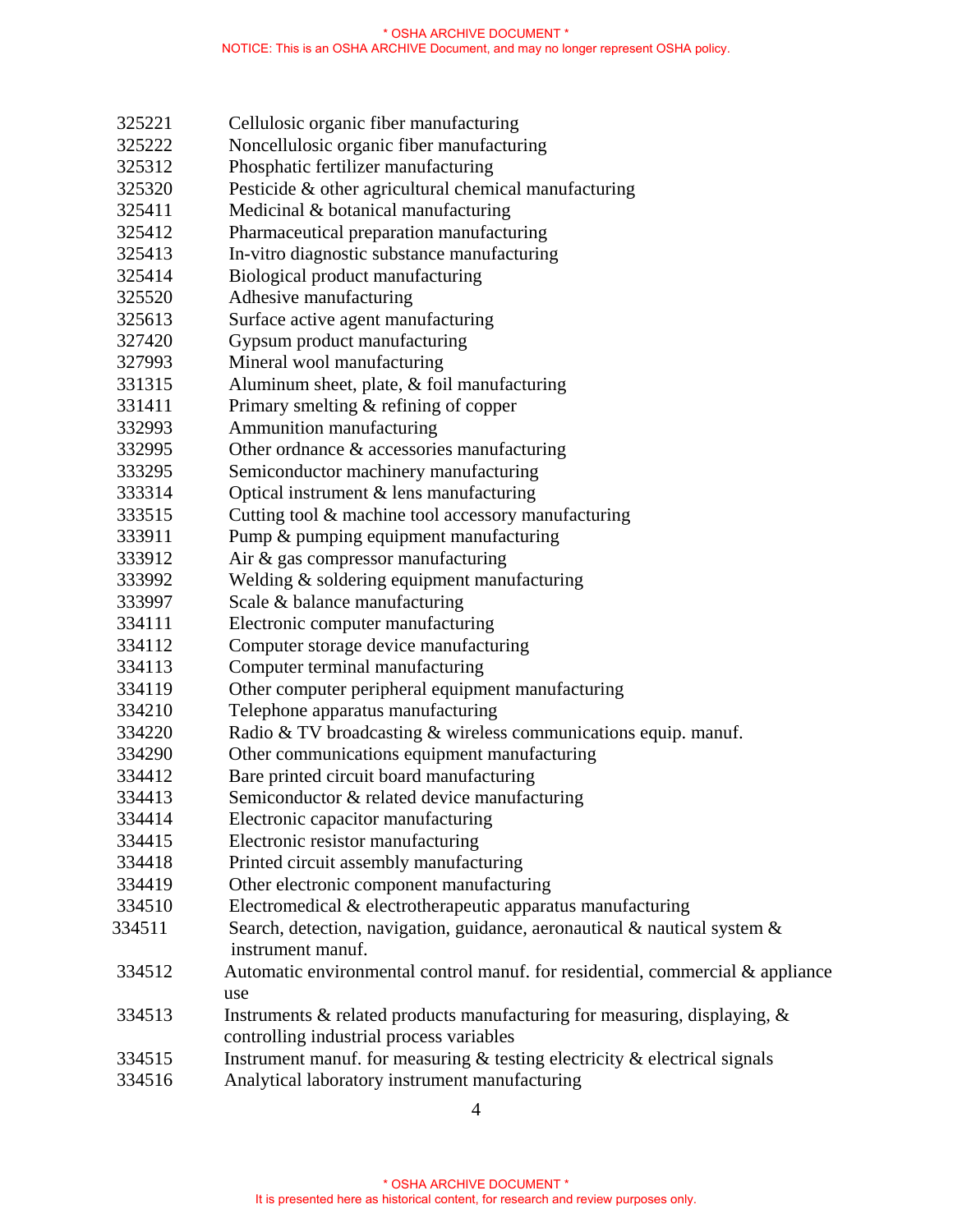- 334517 Irradiation apparatus manufacturing
- 334519 Other measuring & controlling device manufacturing
- 334613 Magnetic & optical recording media manufacturing
- 335221 Household cooking appliance manufacturing
- 335222 Household refrigerator & home freezer manufacturing
- 335314 Relay & industrial control manufacturing
- 335921 Fiber optic cable manufacturing
- 335931 Current-carrying wiring device manufacturing
- 335999 All other miscellaneous electrical equipment & component manufacturing
- 336412 Aircraft engine & engine parts manufacturing
- 336414 Guided missile & space vehicle manufacturing
- 336415 Guided missile & space vehicle propulsion unit & propulsion unit parts manufacturing
- 336419 Other guided missile  $\&$  space vehicle parts  $\&$  auxiliary equip. manuf.
- 336992 Military armored vehicle, tank, & tank component manufacturing
- 337920 Blind & shade manufacturing
- 339112 Surgical & medical instrument manufacturing
- 339113 Surgical appliance & supplies manufacturing
- 339114 Dental equipment & supplies manufacturing
- 339116 Dental laboratories
- 339911 Jewelry manufacturing
- 339913 Jewelers' material & lapidary work manufacturing
- 339941 Pen & mechanical pencil manufacturing
- 339943 Marking device manufacturing
- 339950 Sign manufacturing
- 339993 Fastener, button, needle, & pin manufacturing
- 339995 Burial casket manufacturing

#### **Wholesale Trade**

- 423210 Furniture merchant wholesalers
- 423220 Home furnishing merchant wholesalers
- 423410 Photographic equipment & supplies merchant wholesalers
- 423420 Office equipment merchant wholesalers
- 423430 Computer & computer peripheral equip. & software merchant wholesalers
- 423440 Other commercial equipment merchant wholesalers
- 423450 Medical, dental, & hospital equip. & supplies merchant wholesalers
- 423460 Ophthalmic goods merchant wholesalers
- 423490 Other professional equipment & supplies merchant wholesalers
- 423610 Electrical apparatus  $\&$  equip., wiring supplies,  $\&$  related equip. merchant wholesalers
- 423620 Electrical & electronic appliance, TV, & radio set merchant wholesalers
- 423690 Other electronic parts & equipment merchant wholesalers
- 423710 Hardware merchant wholesalers
- 423720 Plumbing & heating equip. & supplies (hydronics) merchant wholesalers
- 423730 Warm air heating & AC equip. & supplies merchant wholesalers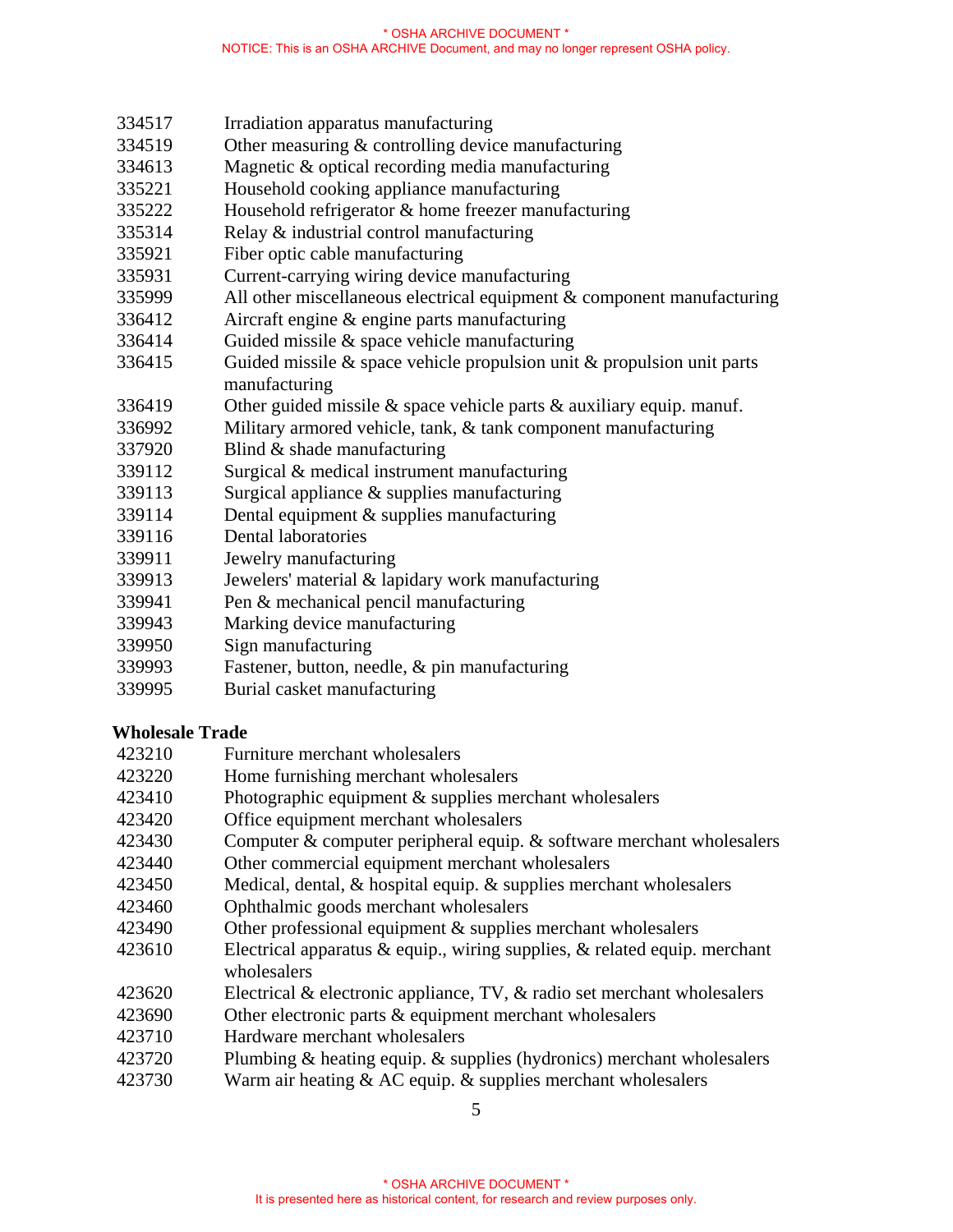- 423740 Refrigeration equipment & supplies merchant wholesalers
- 423920 Toy & hobby goods & supplies merchant wholesalers
- 423940 Jewelry, watch, precious stone, & precious metal merchant wholesalers
- 424210 Drugs & druggists' sundries merchant wholesalers
- 424310 Piece goods, notions, & other dry goods merchant wholesalers
- 424320 Men's & boys' clothing & furnishings merchant wholesalers
- 424330 Women's, children's, & infants' clothing & accessories merchant wholesalers
- 424340 Footwear merchant wholesalers
- 424610 Plastics materials & basic forms & shapes merchant wholesalers
- 424690 Other chemical & allied products merchant wholesalers
- 424710 Petroleum bulk stations & terminals
- 424720 Petroleum & petroleum products merchant wholesalers (except bulk stations & terminals)
- 425110 Business to business electronic markets
- 425120 Wholesale trade agents & brokers

### **Retail Trade**

- 441110 New car dealers
- 441120 Used car dealers
- 442210 Floor covering stores
- 443120 Computer & software stores
- 444130 Hardware stores
- 444210 Outdoor power equipment stores
- 445120 Convenience stores
- 445210 Meat markets
- 445220 Fish & seafood markets
- 445230 Fruit & vegetable markets
- 445310 Beer, wine, & liquor stores
- 446110 Pharmacies & drug stores
- 446120 Cosmetics, beauty supplies, & perfume stores
- 446130 Optical goods stores
- 446191 Food (health) supplement stores
- 446199 All other health & personal care stores
- 447110 Gasoline stations with convenience stores
- 447190 Other gasoline stations
- 448110 Men's clothing stores
- 448120 Women's clothing stores
- 448130 Children's & infants' clothing stores
- 448140 Family clothing stores
- 448150 Clothing accessories stores
- 448190 Other clothing stores
- 448210 Shoe stores
- 448310 Jewelry sores
- 448320 Luggage & leather goods stores
- 451110 Sporting goods stores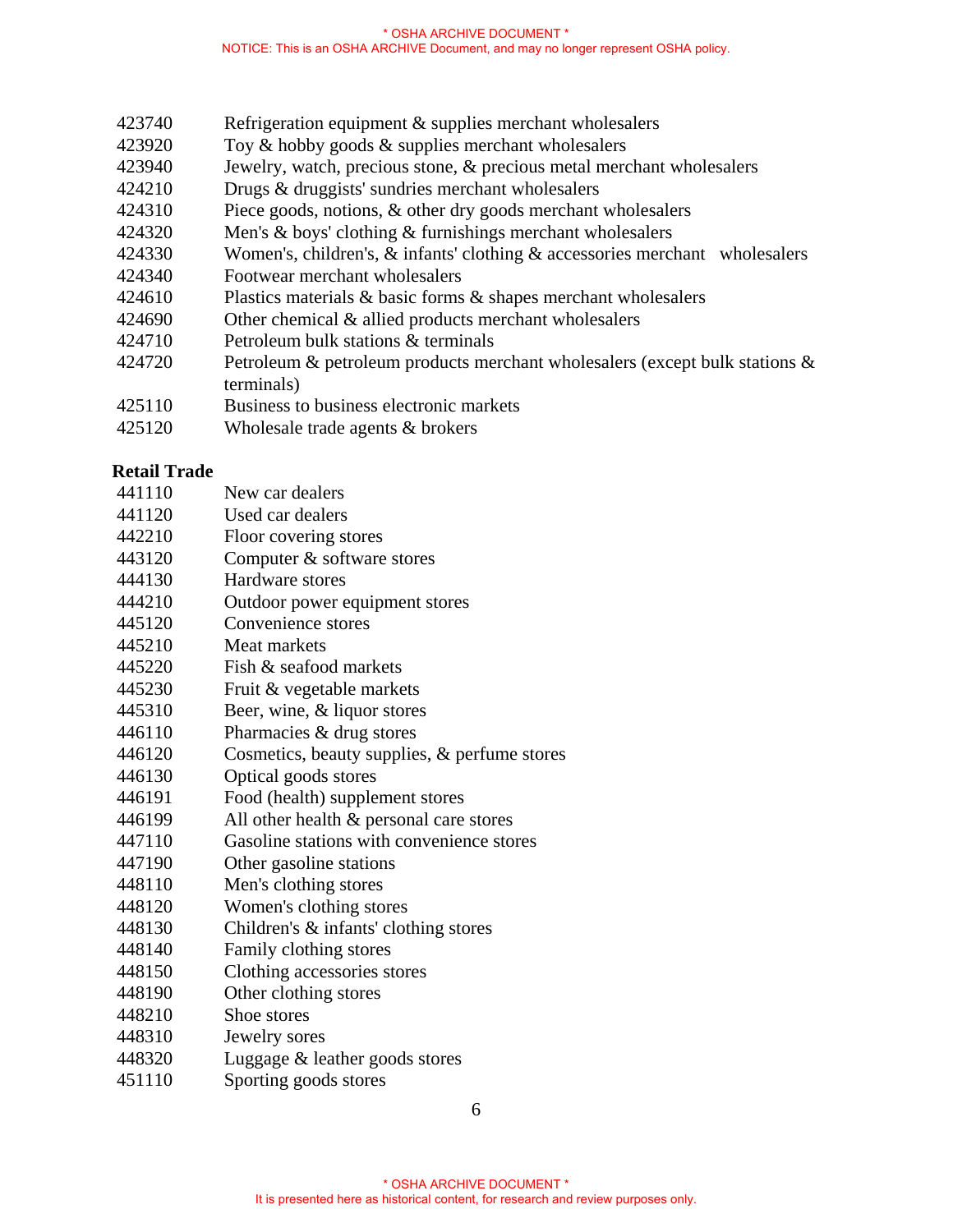- 451120 Hobby, toy & game stores
- 451130 Sewing, needlework, & piece goods stores
- 451140 Musical instrument & supplies stores
- 451211 Book sores
- 451212 News dealers & newsstands
- 451220 Prerecorded tape, compact disc, & record stores
- 453110 Florists
- 453210 Office supplies & stationery stores
- 453220 Gift, novelty, & souvenir stores
- 453930 Manufactured home dealers
- 453991 Tobacco stores
- 453998 All other miscellaneous store retailers (except tobacco stores)
- 454110 Electronic shopping & mail-order houses
- 454111 Electronic shopping
- 454390 Other direct selling establishments

### **Transportation & Warehousing**

- 481112 Scheduled freight air transportation
- 482111 Line-haul railroads
- 482112 Short line railroads
- 483111 Deep sea freight transportation
- 483112 Deep sea passenger transportation
- 483113 Coastal & great lakes freight transportation
- 483114 Coastal & great lakes passenger transportation
- 483211 Inland water freight transportation
- 483212 Inland water passenger transportation
- 485320 Limousine service
- 486110 Pipeline transportation of crude oil
- 486210 Pipeline transportation of natural gas
- 486910 Pipeline transportation of refined petroleum products
- 486990 All other pipeline transportation
- 487210 Scenic & sightseeing transportation, water
- 487990 Scenic & sightseeing transportation, other
- 488510 Freight transportation arrangement

## **Information**

- 511110 Newspaper publishers
- 511120 Periodical publishers
- 511130 Book publishers
- 511140 Directory & mailing list publishers
- 511191 Greeting card publishers
- 511199 All other publishers
- 512110 Motion picture & video production
- 512120 Motion picture & video Distribution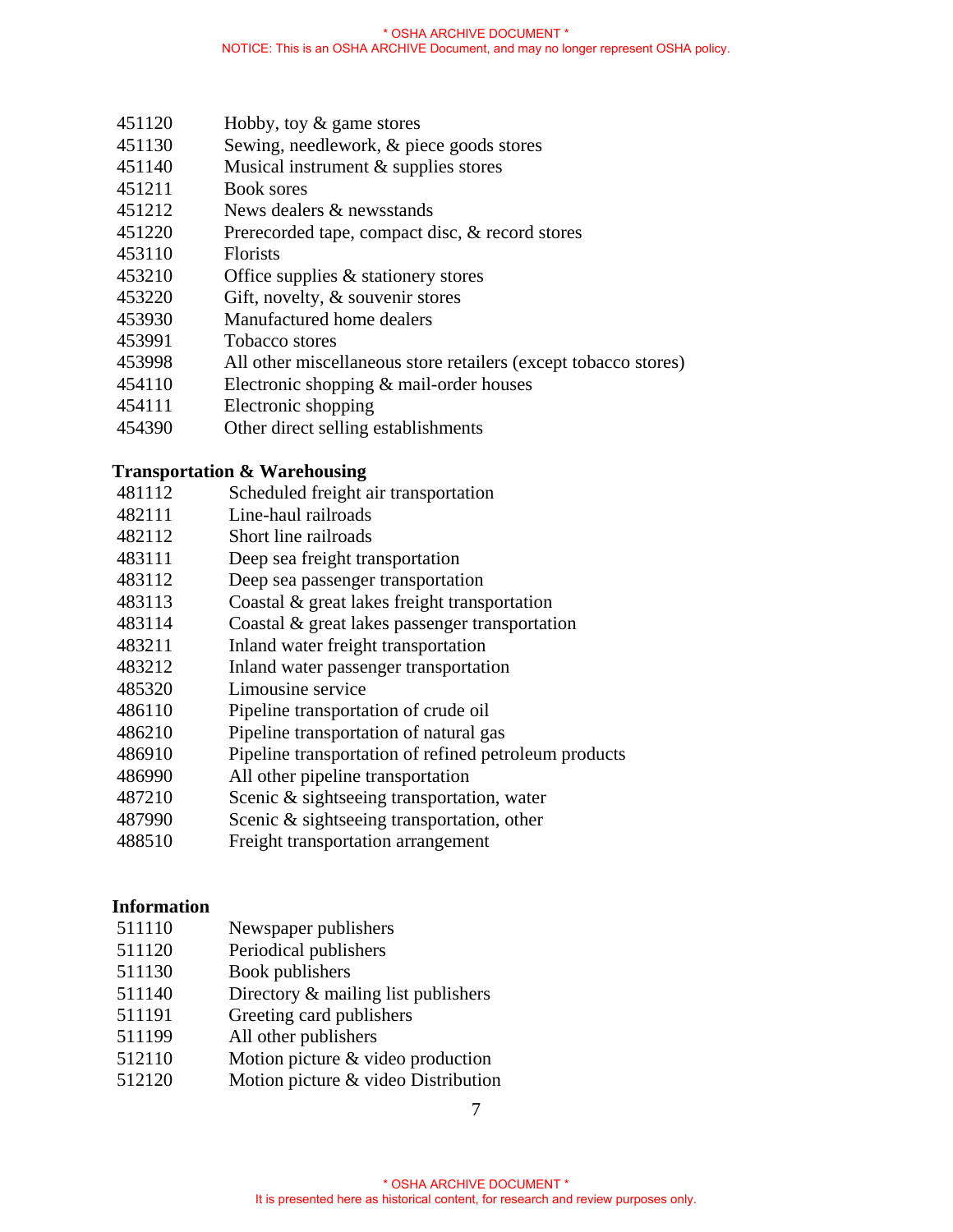- 512131 Motion picture theaters (except drive-ins)
- 512132 Drive-in motion picture theaters
- 512191 Teleproduction & other postproduction services
- 512199 Other motion picture & video industries
- 512210 Record production
- 512220 Integrated record production/distribution
- 512230 Music publishers
- 512240 Sound recording studios
- 512290 Other sound recording industries
- 515111 Radio networks
- 515112 Radio stations
- 515120 Television broadcasting
- 517110 Wired telecommunications carriers
- 517211 Paging
- 517212 Cellular & other wireless telecommunications
- 517310 Telecommunications resellers
- 517410 Satellite telecommunications
- 517910 Other telecommunications
- 518111 Internet service providers
- 518112 Web search portals
- 518210 Data processing, hosting, & related services
- 519110 News syndicates
- 519190 All other information services

#### **Finance & Insurance**

- 521110 Monetary authorities central bank
- 522110 Commercial banking
- 522120 Savings institutions
- 522130 Credit unions
- 522190 Other depository credit intermediation
- 522210 Credit card issuing
- 522220 Sales financing
- 522291 Consumer lending
- 522292 Real estate credit
- 522293 International trade financing
- 522294 Secondary market financing
- 522298 All other nondepository credit intermediation
- 522310 Mortgage & nonmortgage loan brokers
- 522320 Financial transactions processing, reserve, & clearinghouse activities
- 522390 Other activities related to credit intermediation
- 523110 Investment banking & securities dealing
- 523120 Securities brokerage
- 523130 Commodity contracts dealing
- 523140 Commodity contracts brokerage
- 523210 Securities & commodity exchanges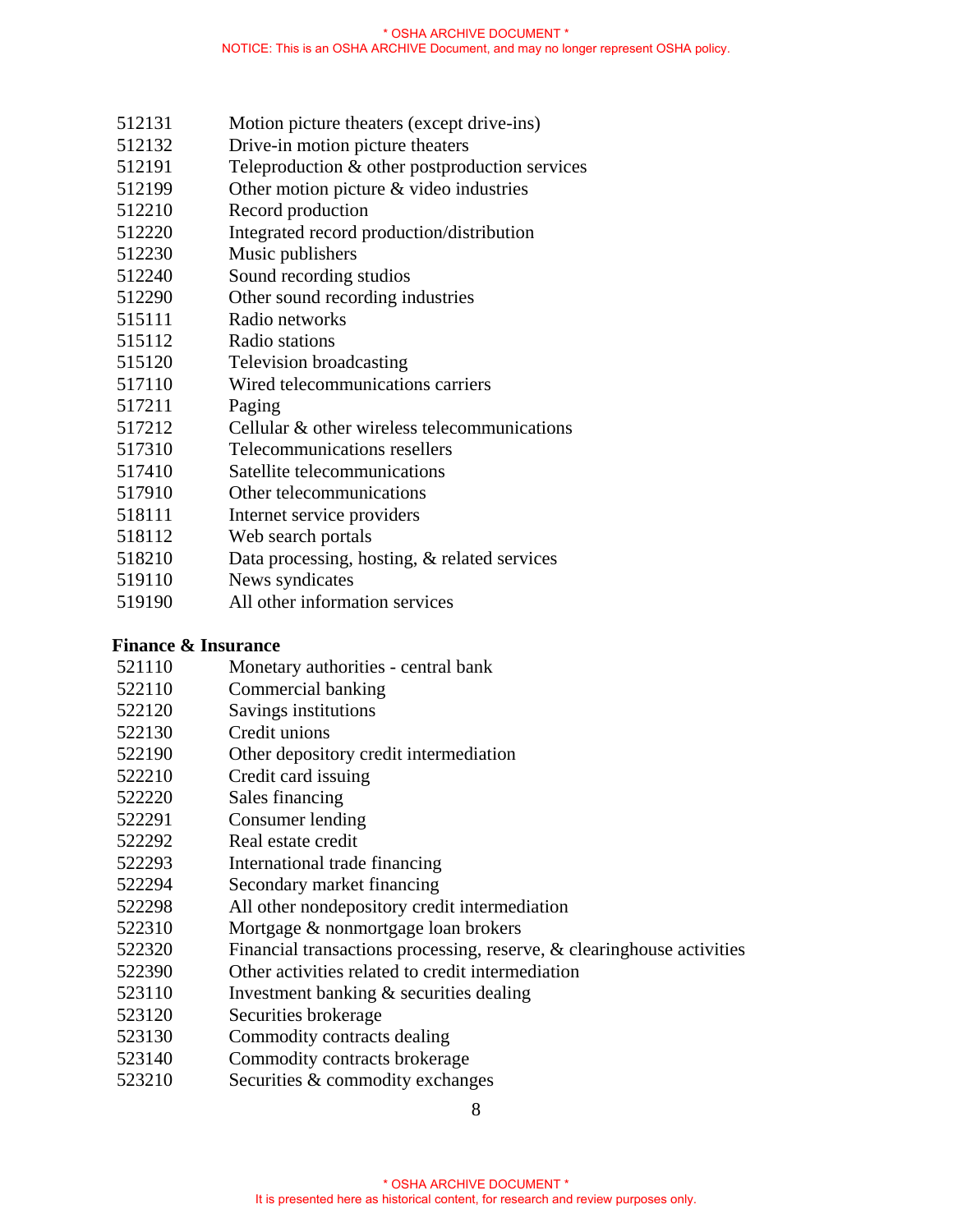- 523910 Miscellaneous intermediation
- 523920 Portfolio management
- 523991 Trust, fiduciary, & custody activities
- 523999 Miscellaneous financial investment activities
- 524113 Direct life insurance carriers
- 524114 Direct health & medical insurance carriers
- 524126 Direct property & casualty insurance carriers
- 524127 Direct title insurance carriers
- 524128 Other direct insurance (except life, health, & medical) carriers
- 524130 Reinsurance carriers
- 524210 Insurance agencies & brokerages
- 524291 Claims adjusting
- 524292 Third party administration of insurance & pension funds
- 524298 All other insurance related activities
- 525110 Pension funds
- 525120 Health & welfare funds
- 525190 Other insurance funds
- 525910 Open-end investment funds
- 525920 Trusts, estates, & agency accounts
- 525930 Real estate investment trusts
- 525990 Other financial vehicles

#### **Real Estate & Rental & Leasing**

- 531120 Lessors of nonresidential buildings
- 531210 Offices of real estate agents & brokers
- 531311 Residential property managers
- 531312 Nonresidential property managers
- 531320 Offices of real estate appraisers
- 531390 Other activities related to real estate
- 532111 Passenger car rental
- 532112 Passenger car leasing
- 532230 Video tape & disc rental
- 532411 Commercial air, rail, & water transportation equip. rental & leasing
- 532412 Construction, mining, & forestry machinery & equip. rental & leasing
- 532420 Office machinery & equipment rental & leasing
- 533110 Lessors of nonfinancial intangible assets

### **Professional & Technical Services**

- 541110 Offices of lawyers
- 541120 Offices of notaries
- 541191 Title abstract & settlement offices
- 541199 All other legal services
- 541211 Offices of certified public accountants
- 541213 Tax preparation services
- 541214 Payroll services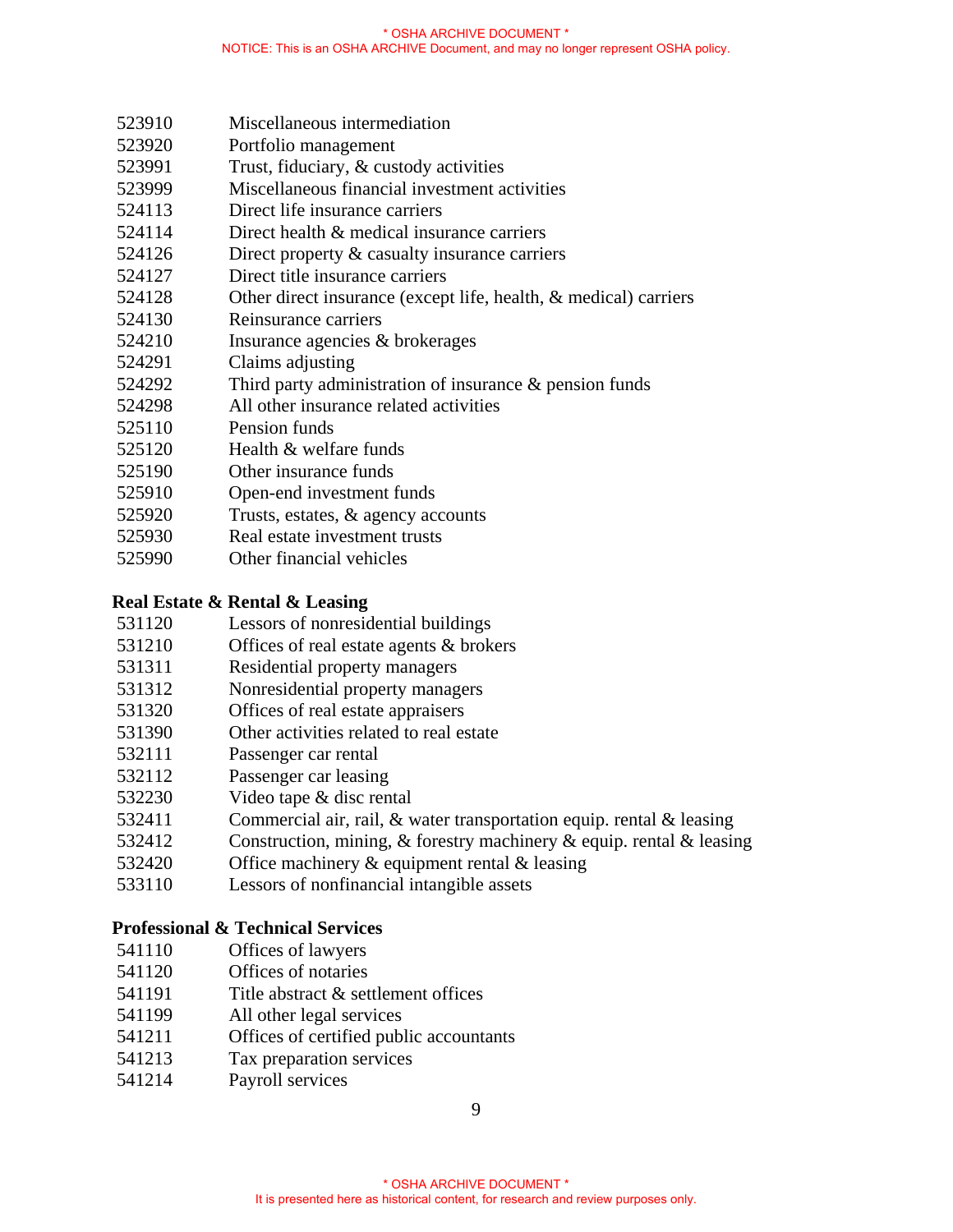- 541219 Other accounting services
- 541310 Architectural services
- 541320 Landscape architectural services
- 541330 Engineering services
- 541340 Drafting services
- 541350 Building inspection services
- 541360 Geophysical surveying & mapping services
- 541370 Surveying & mapping (except geophysical) services
- 541380 Testing laboratories
- 541410 Interior design services
- 541420 Industrial design services
- 541430 Graphic design services
- 541490 Other specialized design services
- 541511 Custom computer programming services
- 541512 Computer systems design services
- 541513 Computer facilities management services
- 541519 Other computer related services
- 541611 Administrative management & general management consulting services
- 541612 Human resources & executive search consulting services
- 541613 Marketing consulting services
- 541614 Process, physical distribution & logistics consulting services
- 541618 Other management consulting services
- 541620 Environmental consulting services
- 541690 Other scientific & technical consulting services
- 541710 Research  $&$  development in the physical, engineering  $&$  life sciences
- 541720 Research & development in the social sciences & humanities
- 541810 Advertising agencies
- 541820 Public relations agencies
- 541830 Media buying agencies
- 541840 Media representatives
- 541850 Display advertising
- 541860 Direct mail advertising
- 541870 Advertising material distribution services
- 541890 Other services related to advertising
- 541910 Marketing research & public opinion polling
- 541921 Photography studios, portrait
- 541922 Commercial photography
- 541930 Translation & interpretation services
- 541990 All other professional, scientific, & technical services

## **Management of Companies & Enterprises**

- 551111 Offices of bank holding companies
- 551112 Offices of other holding companies
- 551114 Corporate, subsidiary, & regional managing offices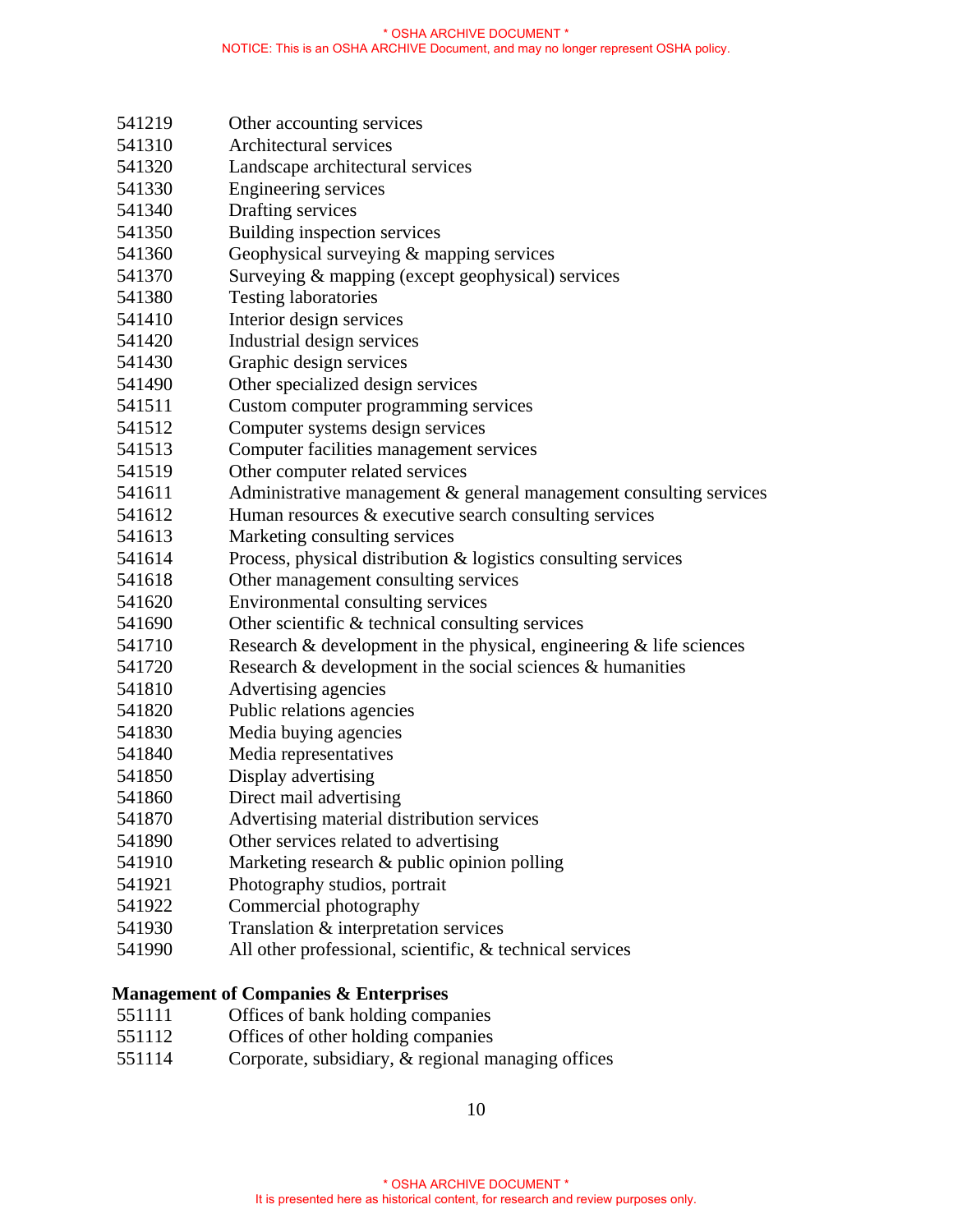### **Administration & Waste Services**

- 561110 Office administrative services
- 561210 Facilities support services
- 561310 Employment placement agencies
- 561320 Temporary help services
- 561330 Employee leasing services
- 561410 Document preparation services
- 561421 Telephone answering services
- 561422 Telemarketing bureaus
- 561431 Private mail centers
- 561439 Other business service centers (including copy shops)
- 561440 Collection agencies
- 561450 Credit bureaus
- 561491 Repossession services
- 561492 Court reporting & stenotype services
- 561499 All other business support services
- 561510 Travel agencies
- 561520 Tour operators
- 561591 Convention & visitors bureaus
- 561599 All other travel arrangement & reservation services
- 561611 Investigation services
- 561612 Security guards & patrol services
- 561621 Security systems services (except locksmiths)
- 561622 Locksmiths
- 562112 Hazardous waste collection
- 562211 Hazardous waste treatment & disposal
- 562213 Solid waste combustors & incinerators
- 562910 Remediation services
- 562991 Septic tank & related services
- 562998 All other miscellaneous waste management services

# **Education Services**

- 611110 Elementary & secondary schools
- 611210 Junior colleges
- 611310 Colleges, universities, & professional schools
- 611410 Business & secretarial schools
- 611420 Computer training
- 611430 Professional & management development training
- 611511 Cosmetology & barber schools
- 611512 Flight training
- 611513 Apprenticeship training
- 611519 Other technical & trade schools
- 611610 Fine arts schools
- 611620 Sports & recreation instruction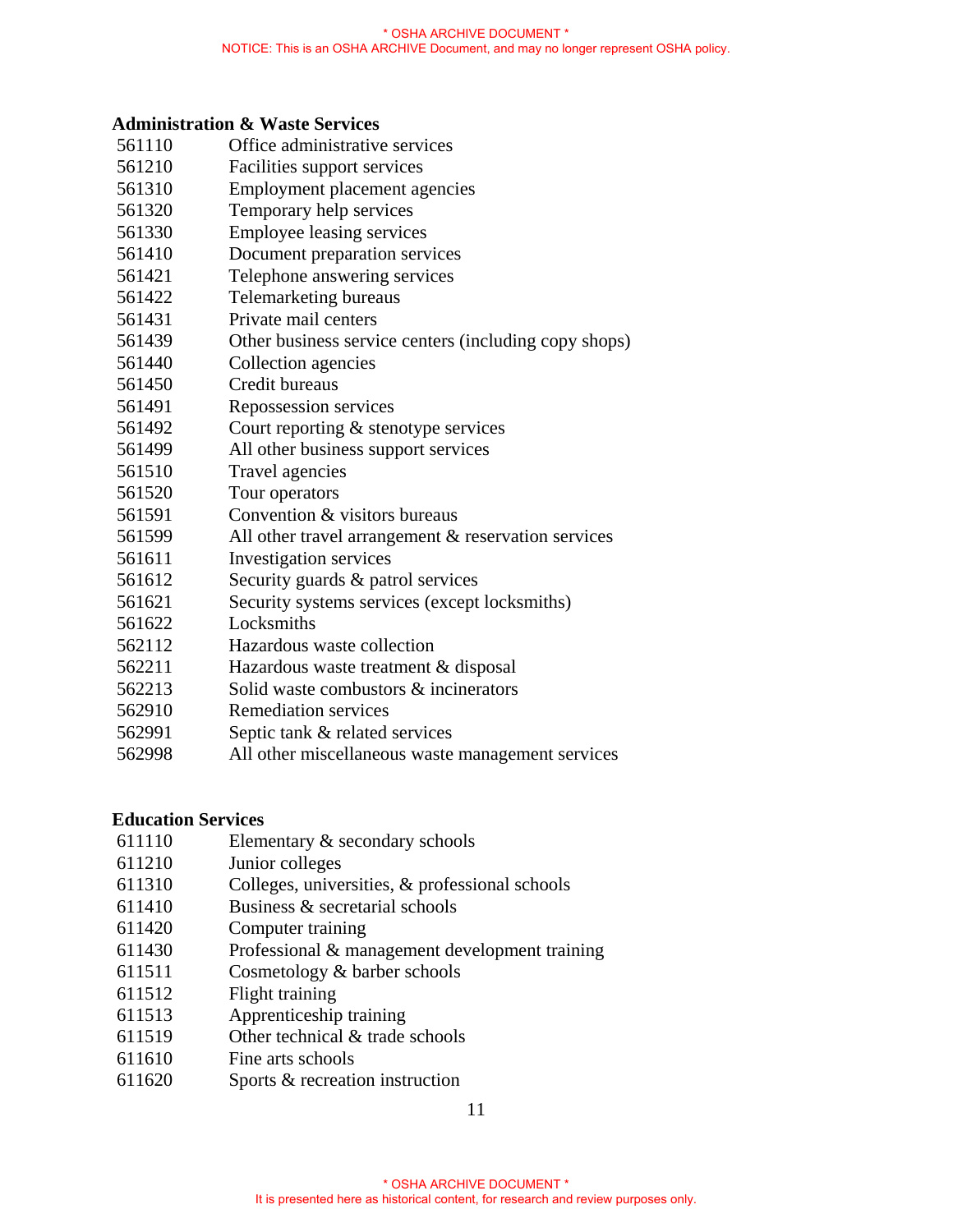- 611630 Language schools
- 611691 Exam preparation & tutoring
- 611692 Automobile driving schools
- 611699 All other miscellaneous schools & instruction
- 611710 Educational support services

## **Health Care & Social Services**

- 621111 Offices of physicians
- 621112 Offices of physicians, mental health specialists
- 621210 Offices of dentists
- 621310 Offices of chiropractors
- 621320 Offices of optometrists
- 621330 Offices of mental health practitioners (except physicians)
- 621340 Offices of physical, occupational  $\&$  speech therapists,  $\&$  audiologists
- 621391 Offices of podiatrists
- 621399 Offices of all other miscellaneous health practitioners
- 621410 Family planning centers
- 621420 Outpatient mental health & substance abuse centers
- 621491 HMO medical centers
- 621492 Kidney dialysis centers
- 621493 Freestanding ambulatory surgical & emergency centers
- 621498 All other outpatient care centers
- 621511 Medical laboratories
- 621512 Diagnostic Imaging centers
- 624110 Child & youth services
- 624190 Other individual & family services
- 624221 Temporary shelters
- 624229 Other community housing services
- 624230 Emergency & other relief services
- 624410 Child day care services

## **Arts, Entertainment, & Recreation**

- 711219 Other spectator sports
- 711410 Agents & managers for artists, athletes, entertainers, & other public figures
- 711510 Independent artists, writers, & performers
- 713120 Amusement arcades
- 713940 Fitness & recreational sports centers
- 713950 Bowling centers

## **Accommodation & Food Services**

- 721191 Bed-and-breakfast inns
- 721199 All other traveler accommodation
- 721211 RV parks & campgrounds
- 721310 Rooming & boarding houses
- 722110 Full-service restaurants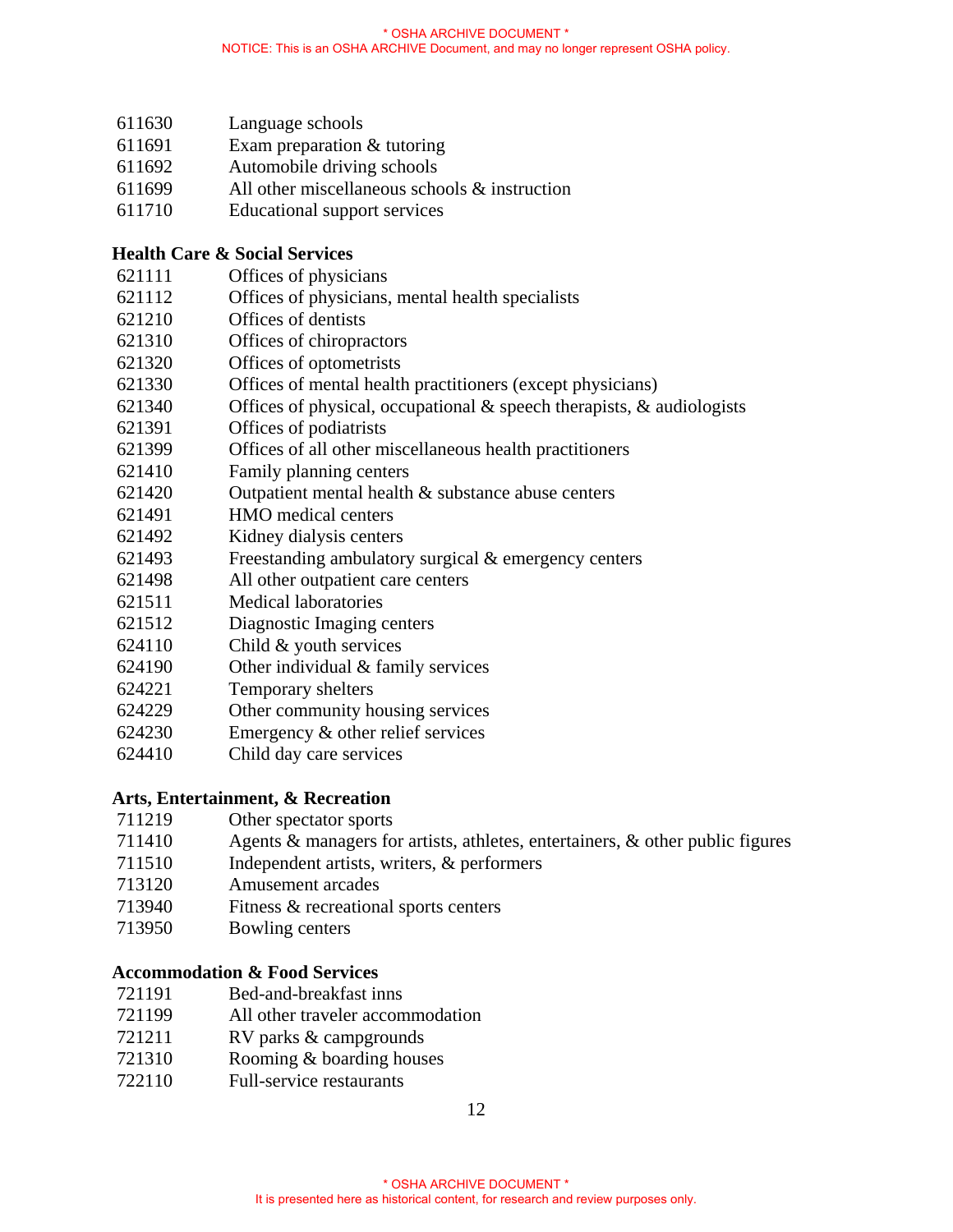- 722211 Limited-service restaurants
- 722212 Cafeterias
- 722213 Snack & nonalcoholic beverage bars
- 722410 Drinking paces (alcoholic beverages)

### **Other Services**

- 811111 General automotive repair
- 811112 Automotive exhaust system repair
- 811113 Automotive transmission repair
- 811118 Other automotive mechanical & electrical repair & maintenance
- 811121 Automotive body, paint, & interior repair & maintenance
- 811122 Automotive glass replacement shops
- 811191 Automotive oil change & lubrication shops
- 811192 Car washes
- 811198 All other automotive repair & maintenance
- 811211 Consumer electronics repair & maintenance
- 811212 Computer & office machine repair & maintenance
- 811213 Communication equipment repair & maintenance
- 811219 Other electronic & precision equipment repair & maintenance
- 811411 Home & garden equipment repair & maintenance
- 811412 Appliance repair & maintenance
- 811420 Reupholstery & furniture repair
- 811430 Footwear & leather goods repair
- 811490 Other personal & household goods repair & maintenance
- 812111 Barber shops
- 812112 Beauty salons
- 812113 Nail salons
- 812191 Diet & weight reducing centers
- 812199 Other personal care services
- 812210 Funeral homes & funeral services
- 812220 Cemeteries & crematories
- 812930 Parking lots & garages
- 812990 All other personal services
- 813110 Religious organizations
- 813211 Grantmaking foundations
- 813212 Voluntary Health organizations
- 813219 Other grantmaking & giving services
- 813311 Human rights organizations
- 813312 Environment, conservation & wildlife organizations
- 813319 Other social advocacy organizations
- 813410 Civic & social organizations
- 813910 Business associations
- 813920 Professional organizations
- 813930 Labor unions & similar labor organizations
- 813940 Political organizations